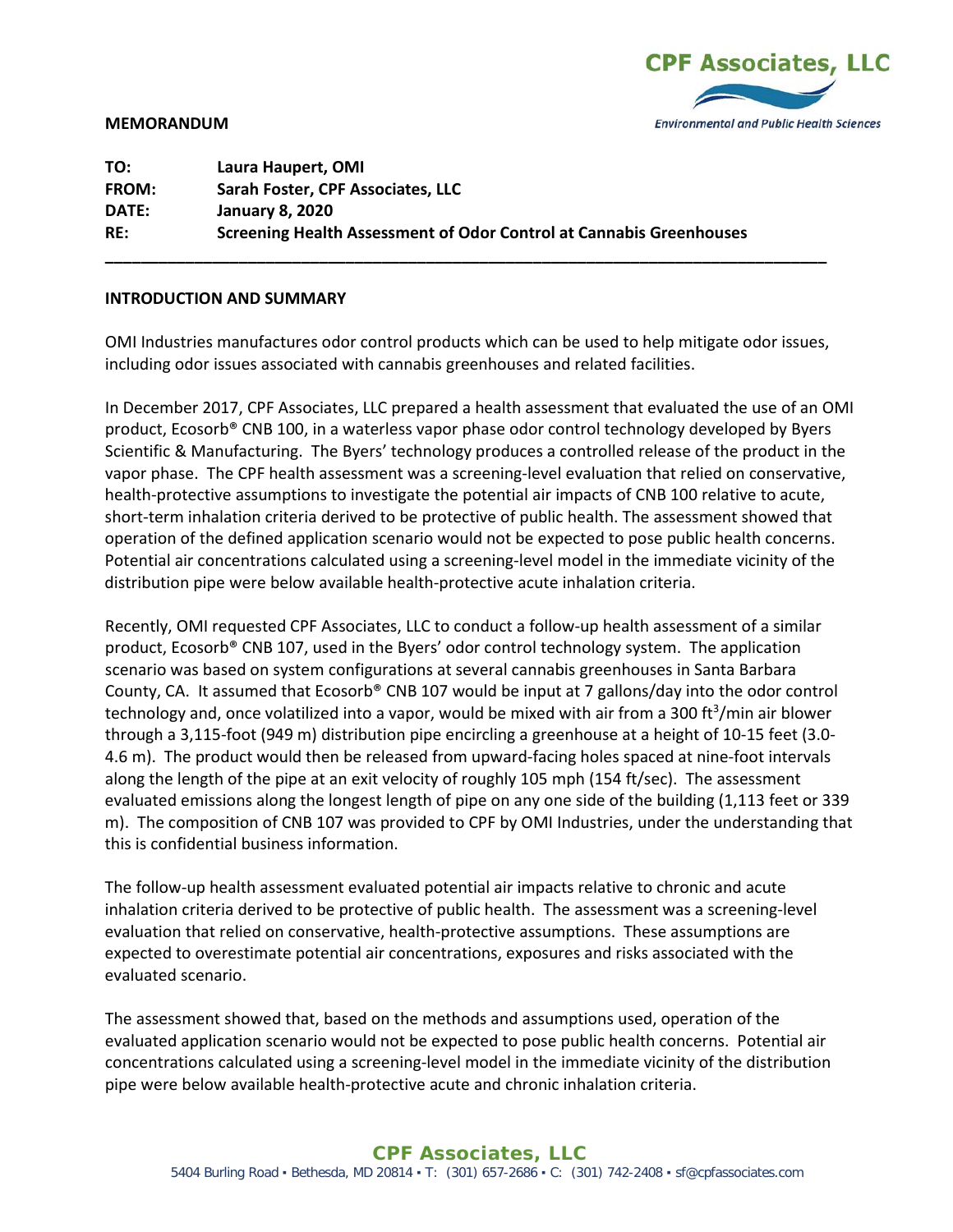## **SCREENING HEALTH ASSESSMENT**

## **Methodology**

CPF has developed a methodology to evaluate odor control product use at landfills and other potentially odiferous facilities. This methodology is based on well-accepted health risk assessment principles and has been used to objectively assess more than two dozen odor control products delivered using a variety of application systems. A flow chart of the methodology is provided in Figure 1. Broadly defined, the methodology combines information about odor control product composition, odor control application methods, health effects information and modeled ambient air concentrations to evaluate the potential for public health concerns via inhalation.



**Figure 1 Overview of Odor Control Product Health Assessment Methodology**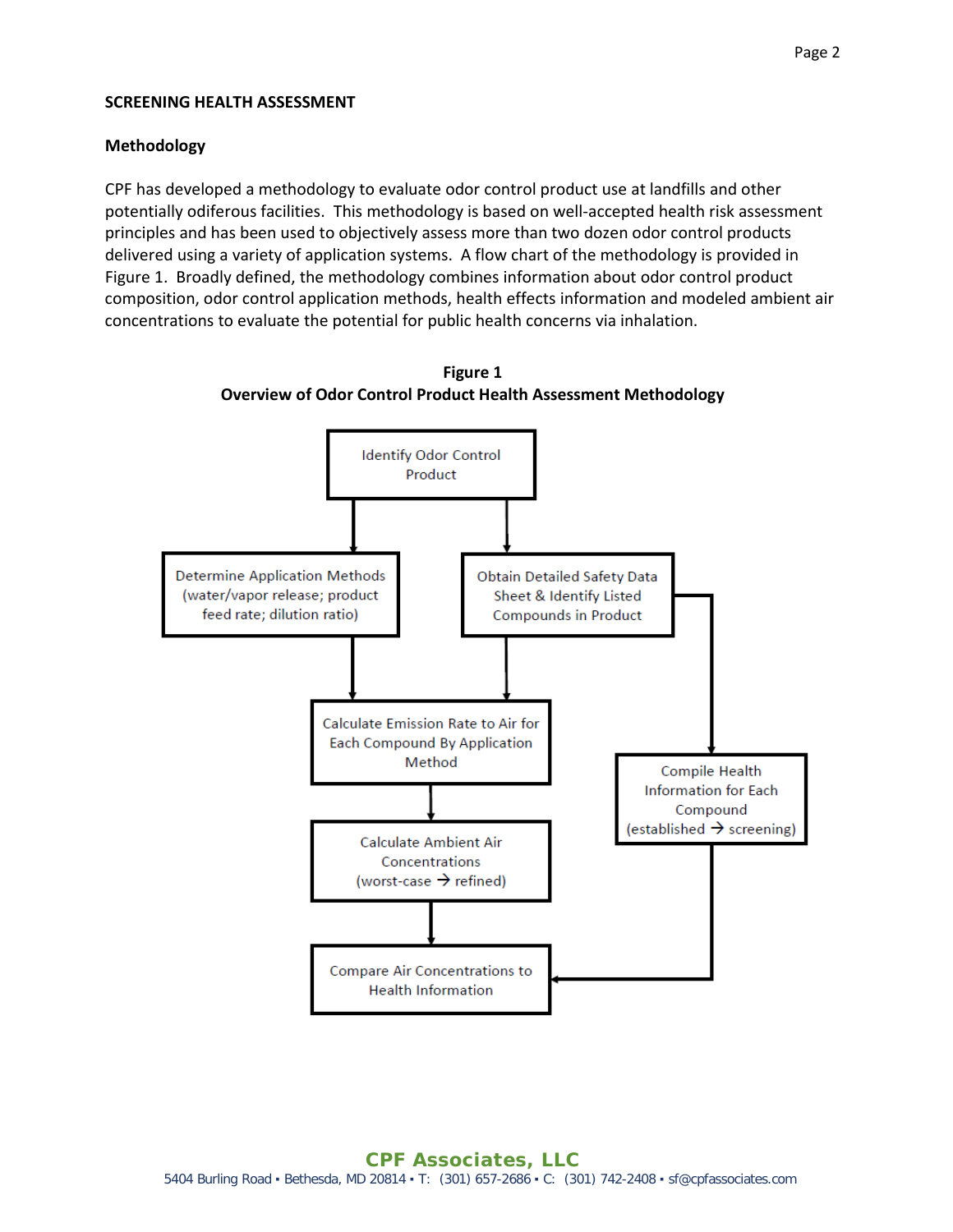# **Assessment of Vapor Phase Odor Control System**

# *Application Scenario*

This screening-level assessment addressed an application scenario based on actual system configurations at several cannabis greenhouses in Santa Barbara County, CA. The configurations at greenhouses were provided to CPF by Byers Scientific. It was assumed that Ecosorb® CNB 107 would be fed into the vapor phase odor control technology at a rate of 7 gallons per day and, once volatilized, would be distributed as a vapor through a distribution pipe encircling a greenhouse. Air flow through the pipe would be generated by a fan set at 300 standard cubic feet per minute (8.5 m<sup>3</sup>/min) and the product would be released from upward-facing holes, each roughly 1/8" in diameter (3.2 mm), spaced at nine-foot (2.7 m) intervals along the length of the pipe. Due to the pressure created by the fan, the vapor is expected to be emitted at a velocity of roughly 105 mph (154 ft/sec or 47 m/sec) from each hole. The pipe would be placed around the outside perimeter of the building at a height of 10-15 feet (3.0-4.6 m). The total pipe length encircling the building was assumed to be 3,115 feet (949 m). The assessment evaluated emissions along the longest length of pipe on any one side of the building (1,113 feet or 339 m).

# *Odor Control Product*

The odor control product evaluated was Ecosorb® CNB 107, the latest cannabis specific odor neutralizing formula. Its composition was provided to CPF by its manufacturer, OMI Industries, under the understanding that this is confidential business information. The detailed composition of the product used in this assessment was based on an analysis of Ecosorb® CNB 107 using a Gas Chromatography-Mass Spectrometer (GCMS) which allowed for a complete identification of all substances present in the product. The detailed GCMS analysis identified 27 compounds which were all carried through this assessment.<sup>[1](#page-2-0)</sup> A review of the ingredients in a similar odor control product, Ecosorb® CNB 100, by the Santa Barbara County Air Pollution Control District (APCD) confirmed that none are considered toxic air contaminants (TACs) as identified by the State of California.<sup>[2](#page-2-1)</sup> The CNB 107 formula has also been provided under terms of confidentiality to the Santa Barbara County APCD which is currently conducting its own independent review. In general, the product is comprised of two polysorbate surfactants and a blend of plant oils with the remainder being water. Both polysorbate surfactants are widely used in hundreds of industrial, consumer, medicinal and personal care products. The Safety Data Sheet (SDS) for CNB 107 is provided in Attachment A. This

<span id="page-2-0"></span> $1$  The composition of Ecosorb CNB 107 is a proprietary trade secret, however, the GCMS results were provided to CPF for the purposes of this analysis. In accordance with a Confidentiality Agreement, this composition data is not specifically provided in this memo.<br><sup>2</sup> Santa Barbara County Air Pollution Control District (SBCAPCD). 2091. APCD Incompleteness Items for Casitas

<span id="page-2-1"></span>Greenhouse LLC. Letter from D. Ho, Air Quality Specialist to M. Esparza, Santa Barbara County Planning and Development. June 25, 2019.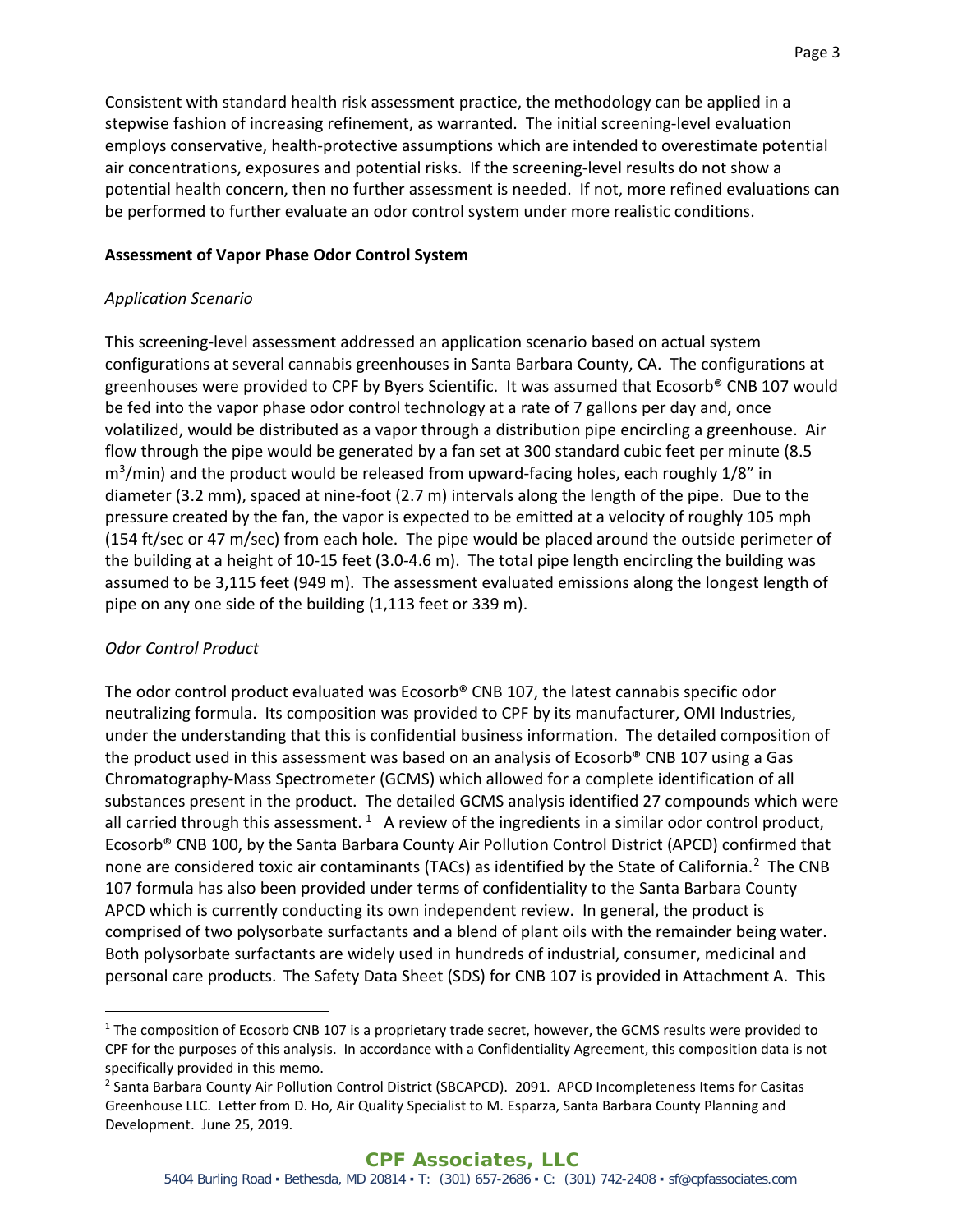SDS includes information about the product, its hazards and instructions for handling, disposal, transport, first-aid, fire-fighting and exposure control measures.

# *Emission Rates into Air*

Emission rates into air for the product as a whole and its individual constituents were calculated based on the application setup described above and the Ecosorb® CNB 107 composition. The method for calculating emission rates was designed to ensure that potential air impacts would be overestimated in the interest of health protectiveness. First, it was assumed that 100% of the product would be volatilized in the odor control technology and transported down the distribution pipe. Second, the calculated emission rates from all holes along the longest length of pipe on any one side of the building (124 holes along a 1,113-foot length of pipe) were summed and the resulting cumulative emission rate was then assumed to be released from one concentrated location, rather than dispersed along the long distribution pipe. These assumptions are expected to overestimate potential emission rates, and thus also air concentrations.

## *Ambient Air Concentrations*

Potential air concentrations were calculated in the immediate vicinity of the distribution pipe using a screening method called a box model. This approach assumes that emissions are completely mixed in a box having a specified width and height through which wind is blowing.<sup>[3](#page-3-0)</sup> It is generally considered more likely to overestimate than underestimate concentrations because the model does not take into account air mixing and dispersion outside the box, atmospheric reactions or settling (deposition). All of these processes, which naturally occur in the outdoor environment, would result in lower concentrations than those modeled. Moreover, the simple box model does not take into account the upward-facing, high velocity of the emissions (i.e., roughly 154 ft/sec), which would result in enhanced mixing and dispersion in air. As a result, the air concentrations due to emissions are expected to be overestimated.

For this assessment, the box was defined to conservatively estimate potential air concentrations that might occur in the immediate vicinity of the distribution pipe (i.e., within roughly 15 feet). It was assumed to extend outward 15 feet (4.57 m) from the side of the building and upwards to a building height of 15 feet (4.57 m), with air flowing through this cross-section at a velocity of 1 mile per hour (0.447 m/sec), representative of a calm wind speed. Air concentrations would be lower if a larger box and higher wind speed were used. $4$ 

# *Health Criteria for Odor Control Product*

The next step in the assessment involved compilation of available health criteria for the constituents in the product. These criteria reflect concentrations in air (in mg/m<sup>3</sup>) or acceptable daily intakes (in mg/kg body weight/day) that are protective of public health. They are developed by regulatory agencies and public health scientists based on scientific information about the toxicity of chemical

<span id="page-3-0"></span><sup>&</sup>lt;sup>3</sup> American Society for Testing and Materials (ASTM). 1994. Emergency Standard Guide for Risk-Based Corrective Action Applied at Petroleum Release Sites. Philadelphia, PA. ES 38-94.

<span id="page-3-1"></span><sup>&</sup>lt;sup>4</sup> The equation for calculating air concentrations in the simple well-mixed box model is: Ca = (ER\*1,000)/(H\*W\*V), where Ca = Air concentration (mg/m<sup>3</sup>), ER = Emission rate (g/sec), 1,000 = Conversion factor (1,000 mg/g), H = Box height (5.5 m),  $W = Box$  width (4.57 m), and  $V = Air$  velocity through box (0.447 m/sec).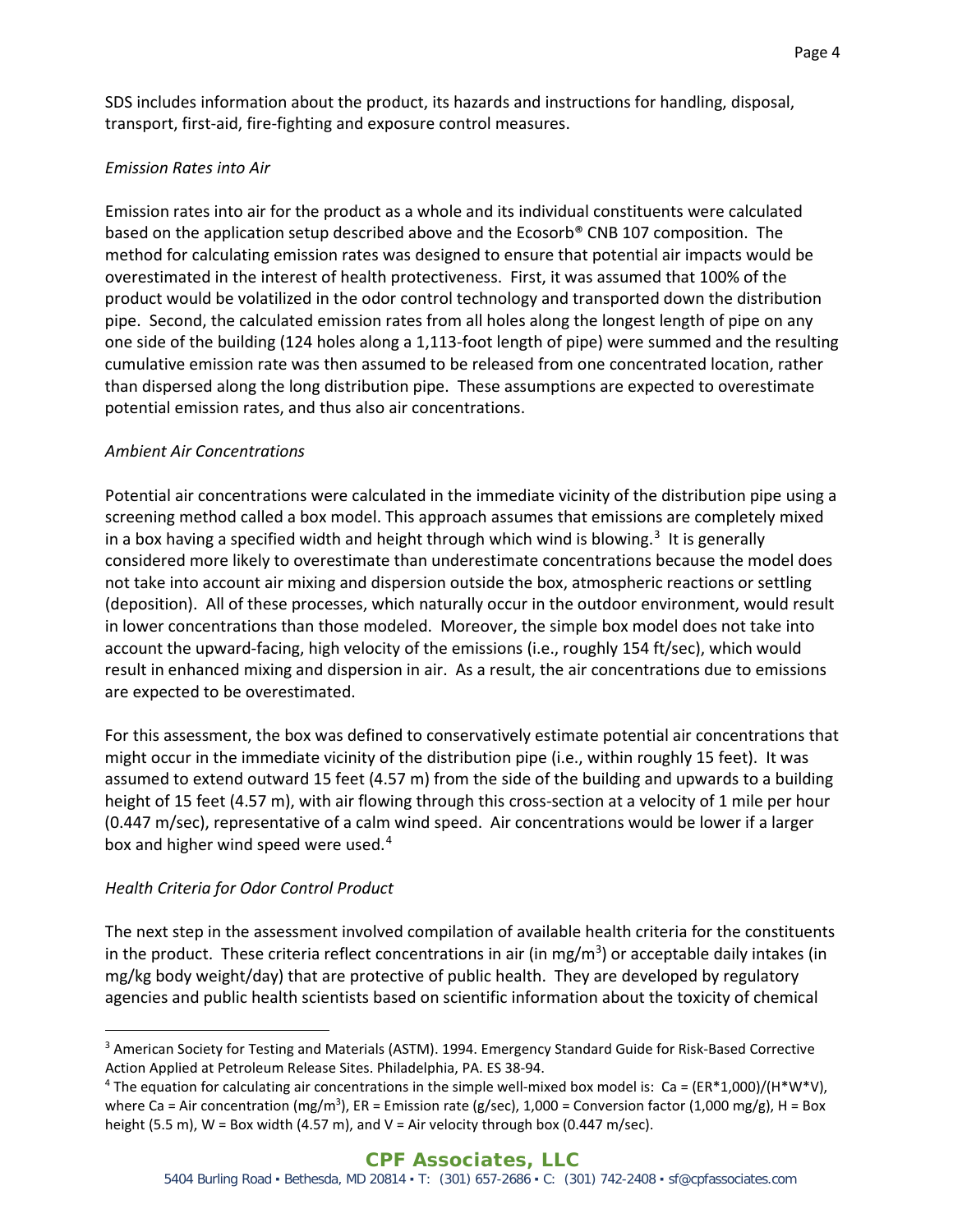substances. When these values are derived, safety factors are generally incorporated to ensure that they are protective of human health.

Numerous information sources were searched to identify available health effects criteria.<sup>[5](#page-4-0)</sup> Identifying health criteria for the constituents in CNB 107 was, however, challenging because the compounds are common flavorings, food additives or surfactants that are widely present in industrial, consumer, medicinal and personal care products and none of the compounds are included in traditional US databases relied on for inhalation health assessments.<sup>6</sup> Chronic inhalation criteria were able to be identified for all but two of the constituents in Ecosorb® CNB 107 - either for the listed compound itself, a chemical class representative of the compound, or for a structurally similar compound. These chronic, long-term inhalation health criteria were derived no effect levels (DNELs) for inhalation exposure for the general public from the European Chemicals Agency (ECHA). The DNELs are defined as safe exposure levels (i.e., the level of exposure above which a human should not be exposed to a substance), and they are developed following guidance provided by ECHA which requires incorporation of adjustment (safety) factors to ensure the DNELs are protective of public health.<sup>[7](#page-4-2)</sup> Chronic health criteria for two constituents (the surfactants) were available only as oral acceptable daily intakes (i.e., doses in mg/kg/day rather than air concentrations in mg/m<sup>3</sup>). Acute, short-term inhalation criteria were able to be identified for most but not all of the constituents, again either for the listed compound itself, a chemical class representative of the compound, or for a structurally similar compound. Most of the acute, short-term inhalation criteria were Temporary Emergency Exposure Limits (TEELs) derived by the Department of Energy's Subcommittee on Consequence Assessment and Protective Actions (SCAPA), as no values were provided in two other more commonly used databases.<sup>8</sup> The TEELs reflect the airborne concentration of a substance below which the general population, including susceptible individuals, is not expected to experience adverse effects from a one-hour or more inhalation exposure (e.g., mild, transient effects such as irritation).<sup>[9](#page-4-4)</sup>

<span id="page-4-0"></span><sup>5</sup> Information sources searched included: California Environmental Protection Agency (CALEPA) Reference Exposure Levels (RELs), US Environmental Protection Agency's (USEPA) Integrated Risk Information System (IRIS) and Risk-Based Screening Levels (RSLs), Agency for Toxic Substances and Disease Registry (ATSDR) Minimum Risk Levels (MRLs), USEPA's Acute Exposure Guideline Levels (AEGLs), American Industrial Hygiene Association's Emergency Response Planning Guidelines (ERPGs), Temporary Emergency Exposure Limits (TEELs) developed by the DOE Office of Emergency Management, US National Library of Medicine PubChem databases, derived no effect levels (DNELs) for inhalation exposure for the general public from the European Chemicals Agency (ECHA), European Food Safety Authority (EFSA) assessments on food additives, Safety Assessments prepared by the Research Institute For Fragrance Materials and by Cosmetic Ingredient Review Expert Panels, and Japan Food Safety Commission reports on food additives.

<span id="page-4-1"></span> $6$  None of the constituents in CNB 107 are included in the California Environmental Protection Agency (CALEPA) list of Reference Exposure Levels (RELs), the US Environmental Protection Agency's (USEPA) Integrated Risk Information System (IRIS), USEPA's Risk-Based Screening Levels (RSLs) tables or the Agency for Toxic Substances and Disease Registry (ATSDR) list of Minimum Risk Levels (MRLs).<br><sup>7</sup> European Chemicals Agency (ECHA). 2012. Guidance on information requirements and chemical safety

<span id="page-4-2"></span>assessment. Chapter R.8: Characterization of dose [concentration]-response for human health; and European Centre for Ecotoxicology and Toxicology of Chemicals (ECETOC). 2010. Guidance on Assessment Factors to Derive a DNEL. ECETOC Technical Report No. 110. October 2010.

<span id="page-4-3"></span><sup>8</sup> None of the constituents in CNB 107 are included in USEPA's Acute Exposure Guideline Levels (AEGLs) database or the American Industrial Hygiene Association's Emergency Response Planning Guidelines (ERPGs).

<span id="page-4-4"></span><sup>9</sup> https://www.energy.gov/ehss/protective-action-criteria-pac-aegls-erpgs-teels-rev-29-chemicals-concern-may-2016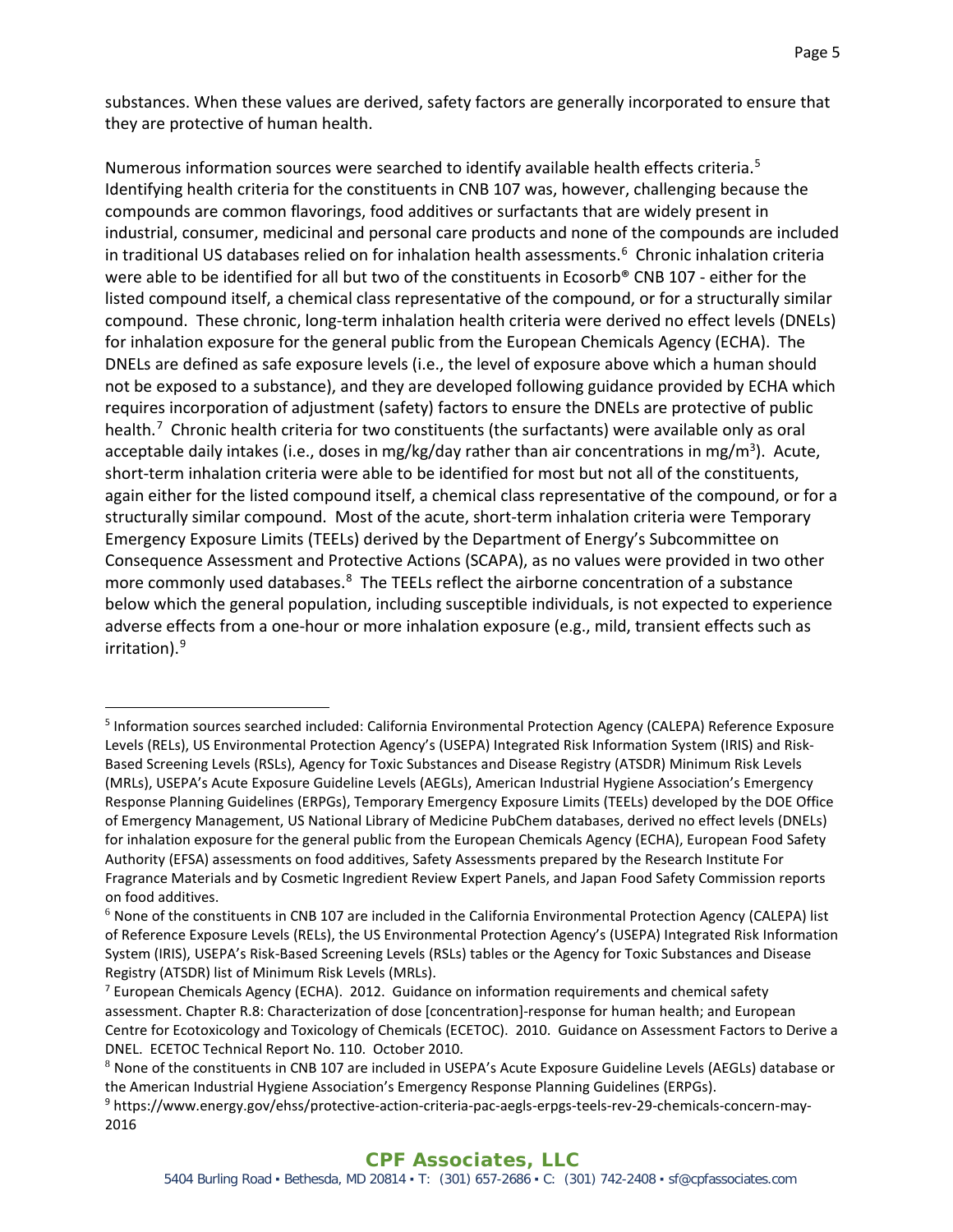In addition to identifying criteria for constituents in Ecosorb® CNB 107, the results from acute inhalation toxicity studies were used to derive an acute inhalation criterion for the product as a whole. Acute inhalation toxicity studies have been conducted for two Ecosorb® products that are very similar to CNB 107 (Ecosorb® 606 and Ecosorb® 206). The acute inhalation toxicity studies examined the occurrence of adverse effects on rats exposed to each product for four hours at a high concentration in aerosolized form (2,220 mg/m<sup>3</sup> for Ecosorb<sup>®</sup> 606 and 2,080 mg/m<sup>3</sup> for Ecosorb<sup>®</sup> 206). Observations of the test animals for 12 different health endpoints were tabulated during the exposure period and for 14 days after the exposure ceased, and no adverse effects were observed at either tested air concentration.  $10$  The lowest of the two no observed adverse effect levels (NOAELs) was divided by an uncertainty factor of 100 to derive the acute inhalation criterion for this assessment (21 mg/m<sup>3</sup>). <sup>[11](#page-5-1)</sup> This criterion is likely to overstate potential risks because the actual NOAEL may be much higher than the single tested exposure level.

# *Compare Air Concentrations to Health Criteria*

The potential for a health concern was evaluated by comparing the calculated air concentrations to the health criteria. If the calculated air concentration for a compound or odor control product is lower than the corresponding inhalation health criterion, adverse public health effects would not be expected to occur under the assumed odor control application scenario. If an air concentration exceeds its criterion, this does not mean that adverse effects would occur among the general public because of the conservative assumptions included in both the derivation of the criterion and the calculation of air concentrations. Rather it indicates that further investigation may be warranted, using more refined and realistic assumptions, to help determine whether or not levels in air may present a potential public health concern.

The potential air concentrations calculated in the immediate vicinity of the distribution pipe were all below the available health-protective criteria. As noted above, the air concentrations were calculated using a screening-level box model, assuming emissions from 124 holes along a 1,113-foot length distribution pipe would all be released from one concentrated location on the side of a building. The calculated air concentrations of the individual constituents in CNB 107 were 10 to more than 33,000 times lower than their respective chronic criteria, and 148 to more than 89,000 times lower than their acute inhalation criteria. The calculated air concentration of the product as a whole was 1.8 times lower than its acute inhalation criterion.

# *Discussion of Uncertainties*

The results of health assessments inherently reflect some uncertainty because of the complexities involved in the analysis. In accordance with standard practice, key uncertainties affecting this assessment are discussed here. In general, uncertainties in health assessments, including this one,

<span id="page-5-0"></span><sup>&</sup>lt;sup>10</sup> The acute inhalation toxicity tests were conducted by Tox Monitor Laboratories, Inc. (Oak Park, IL) according to guidelines from the US Environmental Protection Agency (Health Effects Test Guidelines, OPPTS 870.1300, Acute Inhalation Toxicity, August 1998) and the Organization for Economic Cooperation and Development (OECD Guidelines for the Testing of Chemicals, Test No. 403: Acute Inhalation Toxicity, September 2009). These guidelines include monitoring tested animals for a wide variety of effects including, for example, changes in eyes and mucous membranes, respiratory and nervous systems effects, and behavior patterns.

<span id="page-5-1"></span> $11$  Consistent with screening-level methods for deriving reference air concentrations, the uncertainty factor of 100 incorporated one factor of 10 for animal to human extrapolation and another factor of 10 for human variability.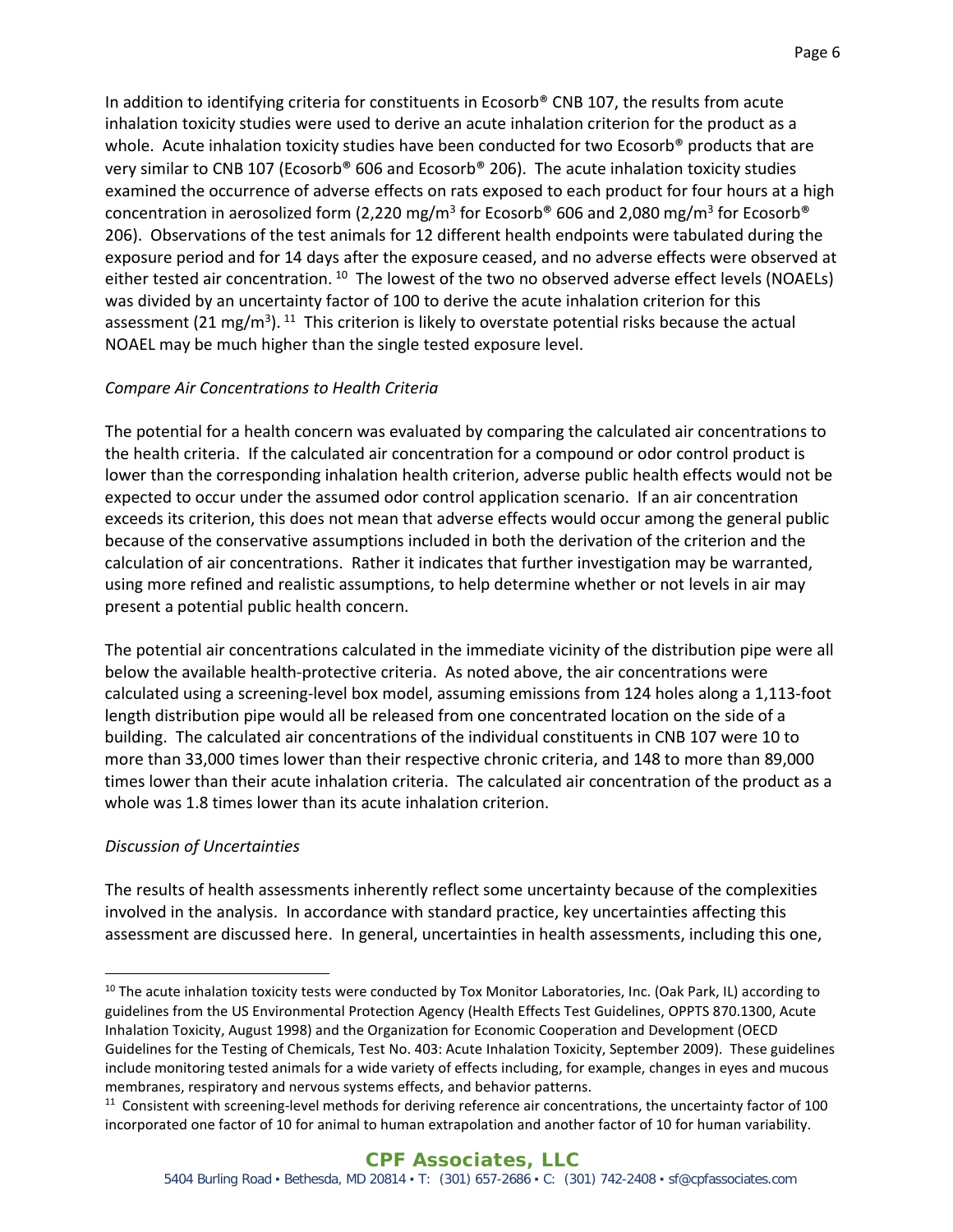are addressed by using conservative (i.e., health protective) assumptions which collectively produce results much more likely to be overestimated than underestimated. This adds a margin of safety to the results.

There were several very conservative assumptions used in this assessment that will overestimate air concentrations and thus health impact results. Emissions from 124 holes spread out along a long 1,113-foot distribution pipe were summed, and this cumulative emission was then assumed to be released from a concentrated single location. It was also assumed that each constituent would be completely (100%) volatilized in the odor technology system. Small dimensions (i.e., 15 feet by 15 feet) were assigned to the simple box model and a very low wind speed was used for mixing in the box. The box model does not take into account air mixing and dispersion outside the box, atmospheric reactions or deposition, or the high velocity of the emissions, all processes that would tend to lower air concentrations.

The health criteria used to evaluate the calculated air concentrations were obtained from a variety of public health and research organization data sources. Each criterion incorporated adjustment factors in its derivation to help ensure protection of public health. Acute inhalation criteria were not able to be identified for some of the constituents identified in the GCMS analysis, however, this limitation was offset by the availability of an acute inhalation criterion derived for the product as a whole based on a NOAEL from an acute inhalation toxicity study. The calculated air concentration for the product as a whole in the immediate vicinity of the distribution pipe was 1.8 times lower than its acute inhalation criterion indicating that, even with the many conservative assumptions noted above, potential short-term exposure would be below a level of concern. And this result is likely to be further overestimated because the acute toxicity study evaluated only one exposure level at which there were no adverse effects, meaning that the actual NOAEL, and thus the health criterion, could be much higher.

Some uncertainties could not be explicitly addressed in this study, such as whether the form of emissions might vary in sub-freezing temperatures (e.g., vapor versus aerosols), whether the composition of volatilized constituents might vary after long periods of operation and the effect of buildings on dispersion and mixing of emissions. Potential air concentrations were, however, calculated along one side of a long building using a simple screening-level box model with very conservative input assumptions; more refined calculations of potential air concentrations could be estimated using more sophisticated methods (e.g., refined air dispersion modeling, wind tunnel modeling or computational fluid dynamic modeling). Overall, these uncertainties are not expected to change the conclusions of this assessment.

This assessment addressed only the inhalation route of exposure with a focus on the general public. Not considering other exposure routes (e.g., dermal) is appropriate given that the general public would not be expected to come into contact with the odor control product in any manner other than through the air. With respect to occupational situations, which were not addressed here, this product should only be used in accordance with its SDS, any label instructions, and regulatory requirements of Cal/OSHA.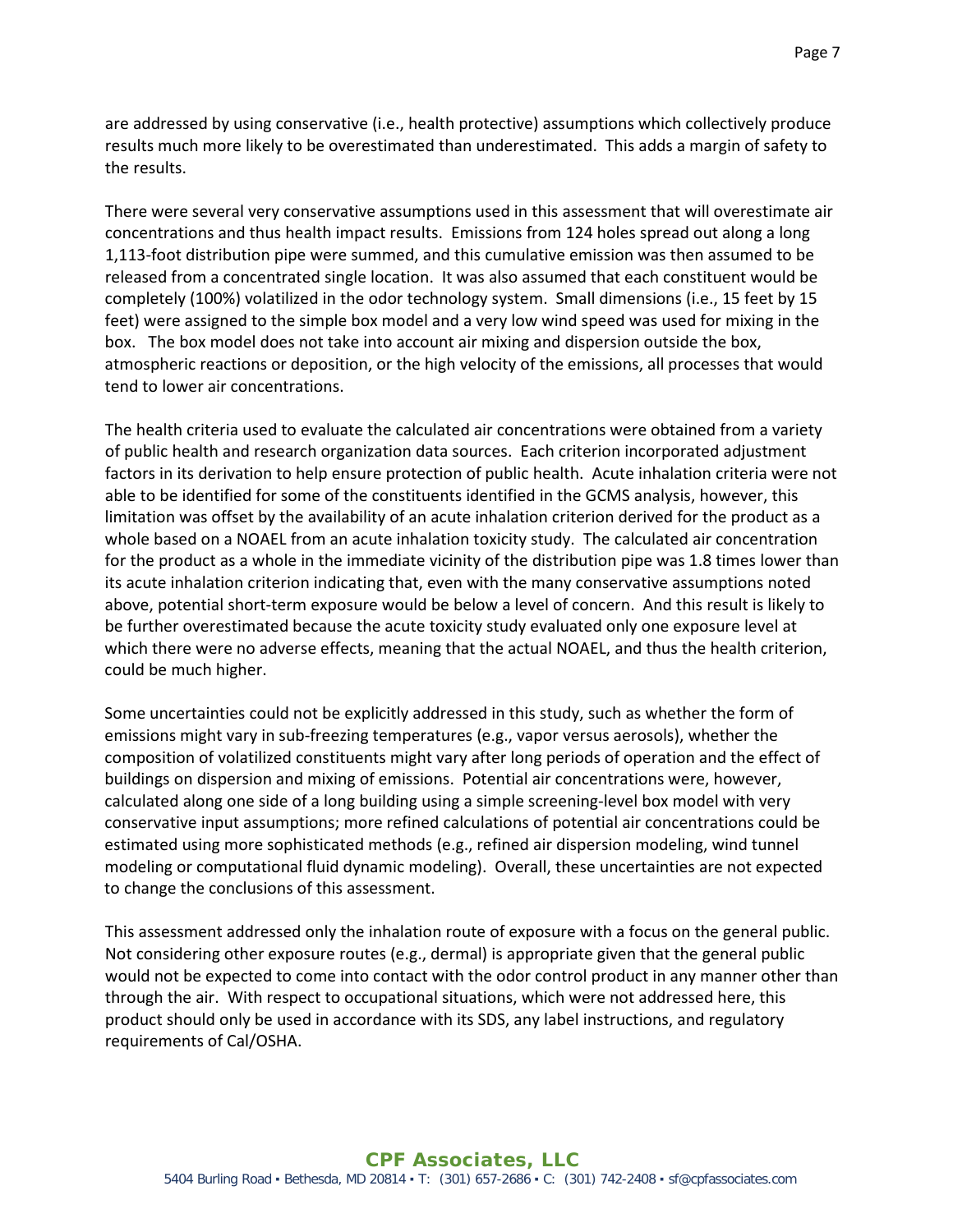# *Conclusions*

Based on the methods and assumptions used, this screening-level assessment showed that the evaluated application scenario of the Byers' odor control technology system using Ecosorb® CNB 107 would not be expected to pose public health concerns. Potential air concentrations calculated using a screening-level model in the immediate vicinity of a distribution pipe were below available healthprotective chronic and acute inhalation criteria. The calculated air concentrations of the individual constituents in CNB 107 were 10 to more than 33,000 times lower than their respective chronic criteria, and 148 to more than 89,000 times lower than their acute inhalation criteria. The calculated air concentration of the product as a whole was 1.8 times lower than its acute inhalation criterion. In general, the methods and assumptions used in this analysis were conservative (i.e., health protective) and, therefore, the results are much more likely to be overestimated than underestimated.

# **ABOUT CPF ASSOCIATES, LLC**

CPF Associates, LLC is an independent Maryland-based scientific and research consulting firm with in-depth experience and expertise in the health and environmental evaluation of air emission sources, waste management technologies, industrial facilities and waste sites. The principal investigator was Ms. Sarah Foster, Founder of CPF Associates, LLC. CPF applies well-accepted scientific tools to address public health and environmental issues. In over 35 years of professional consulting, Ms. Foster has conducted dozens of projects for energy-from-waste (EfW) facilities, landfills, hazardous waste incinerators, medical waste incinerators, biosolids management facilities, recycling plants, transfer stations and hazardous waste sites. She has also conducted odor control product health assessments for over two dozen different products and application scenarios. Previous to CPF Associates, LLC, Ms. Foster was a Principal and Founding Partner of CPF Associates, Inc., a Senior Consultant with The Weinberg Group, a Project Manager with Clement Associates/ICF Consulting, a Data Reviewer for the Six Cities Study at Harvard School of Public Health, and an Environmental Protection Specialist at the US Environmental Protection Agency.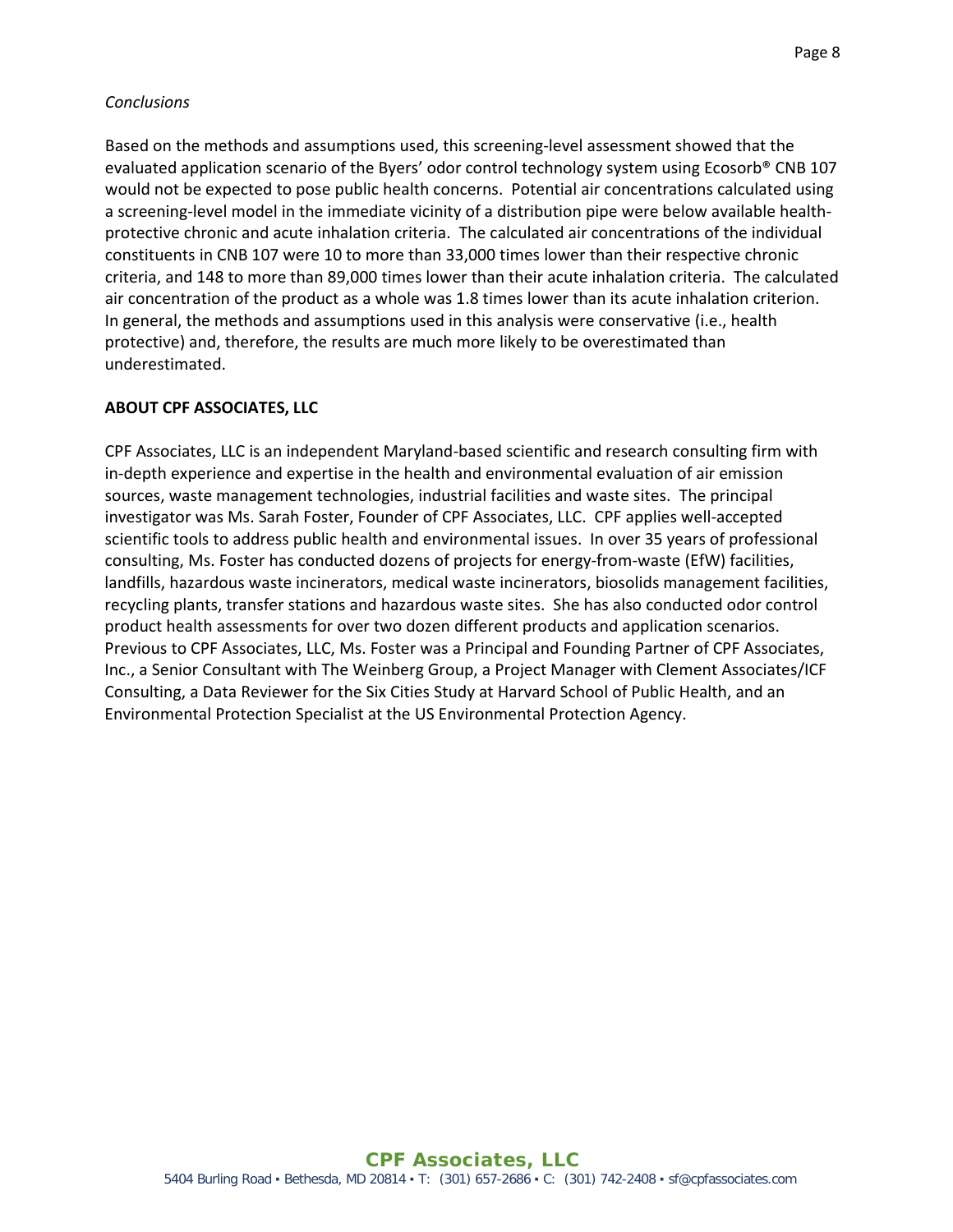## **ATTACHMENT A**

## **SAFETY DATA SHEET**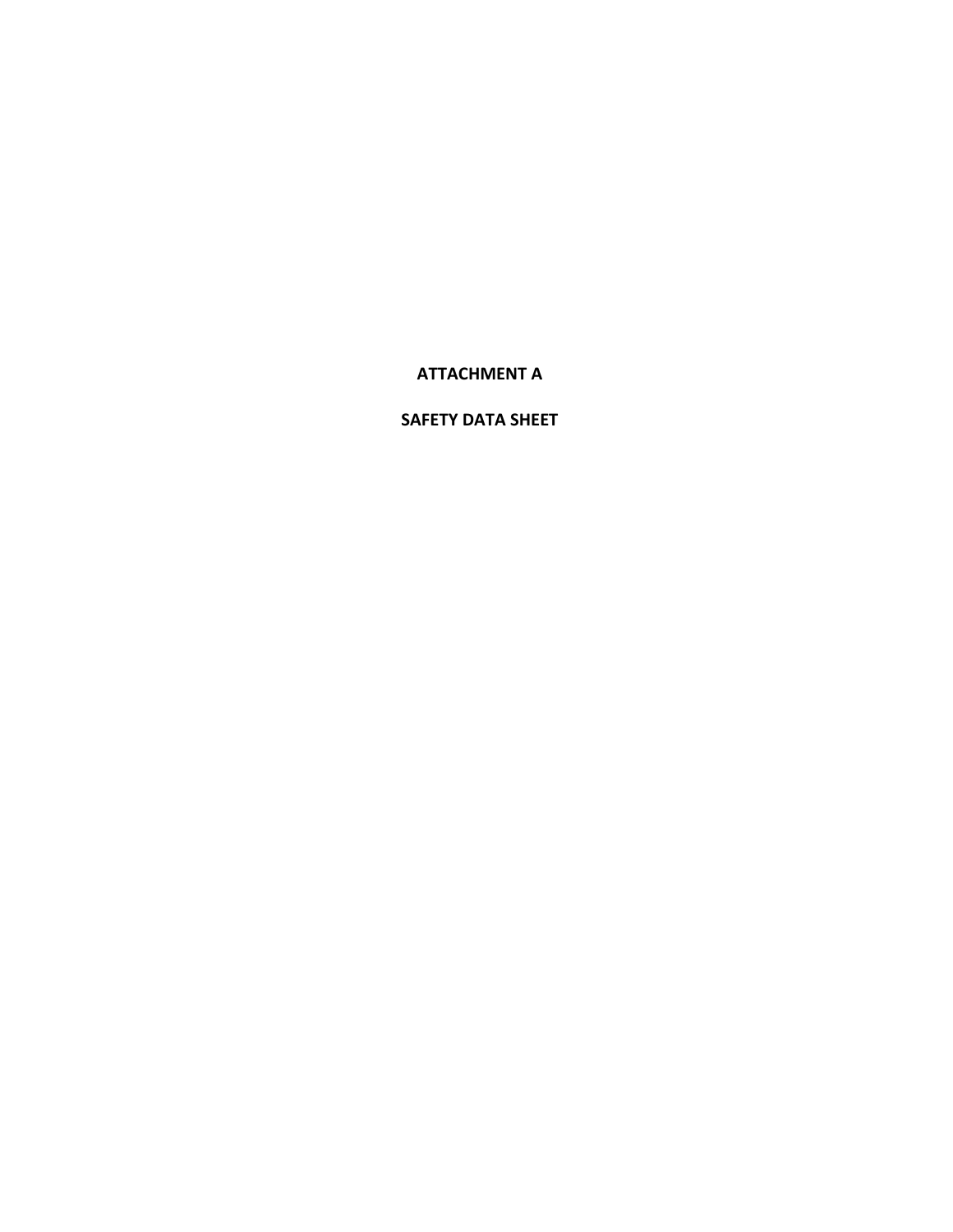

# **Safety Data Sheet**

**according to Federal Register / Vol. 77, No. 58 / Monday, March 26, 2012 / Rules and Regulations Date of issue: 04/04/2019 Revision date: 12/23/2019 Version: 1.1**

## **SECTION 1: Identification**

| 1.1.         | <b>Identification</b> |                       |
|--------------|-----------------------|-----------------------|
| Product form |                       | : Mixture             |
| Product name |                       | $\pm$ ECOSORB CNB 107 |

## **1.2. Recommended use and restrictions on use**

| Use of the substance/mixture | : Odor Neutralizer |
|------------------------------|--------------------|
| Recommended use              | : Odor Neutralizer |
| Restrictions on use          | : None known       |

## **1.3. Supplier**

**Manufacturer** OMI Industries 1300 Barbour Way Rising Sun, IN 47040 - U.S.A T 1-847-304-9111

## **1.4. Emergency telephone number**

Emergency number : 1-800-662-6367, Monday - Friday 8 am to 5 pm CST

## **SECTION 2: Hazard(s) identification**

## **2.1. Classification of the substance or mixture**

GHS US classification Not classified

## **2.2. GHS Label elements, including precautionary statements**

GHS US labeling No labeling applicable

## **2.3. Other hazards which do not result in classification**

Other hazards not contributing to the : None under normal conditions. Keep out of reach of children. classification

### **2.4. Unknown acute toxicity (GHS US)**

Not applicable

## **SECTION 3: Composition/Information on ingredients**

### **3.1. Substances**

Not applicable

### **3.2. Mixtures**

This mixture does not contain any substances to be mentioned according to the criteria of section 3.2 of HazCom 2012

# **SECTION 4: First-aid measures**

## **4.1. Description of first aid measures**

First-aid measures general : Call a poison center/doctor/physician if you feel unwell.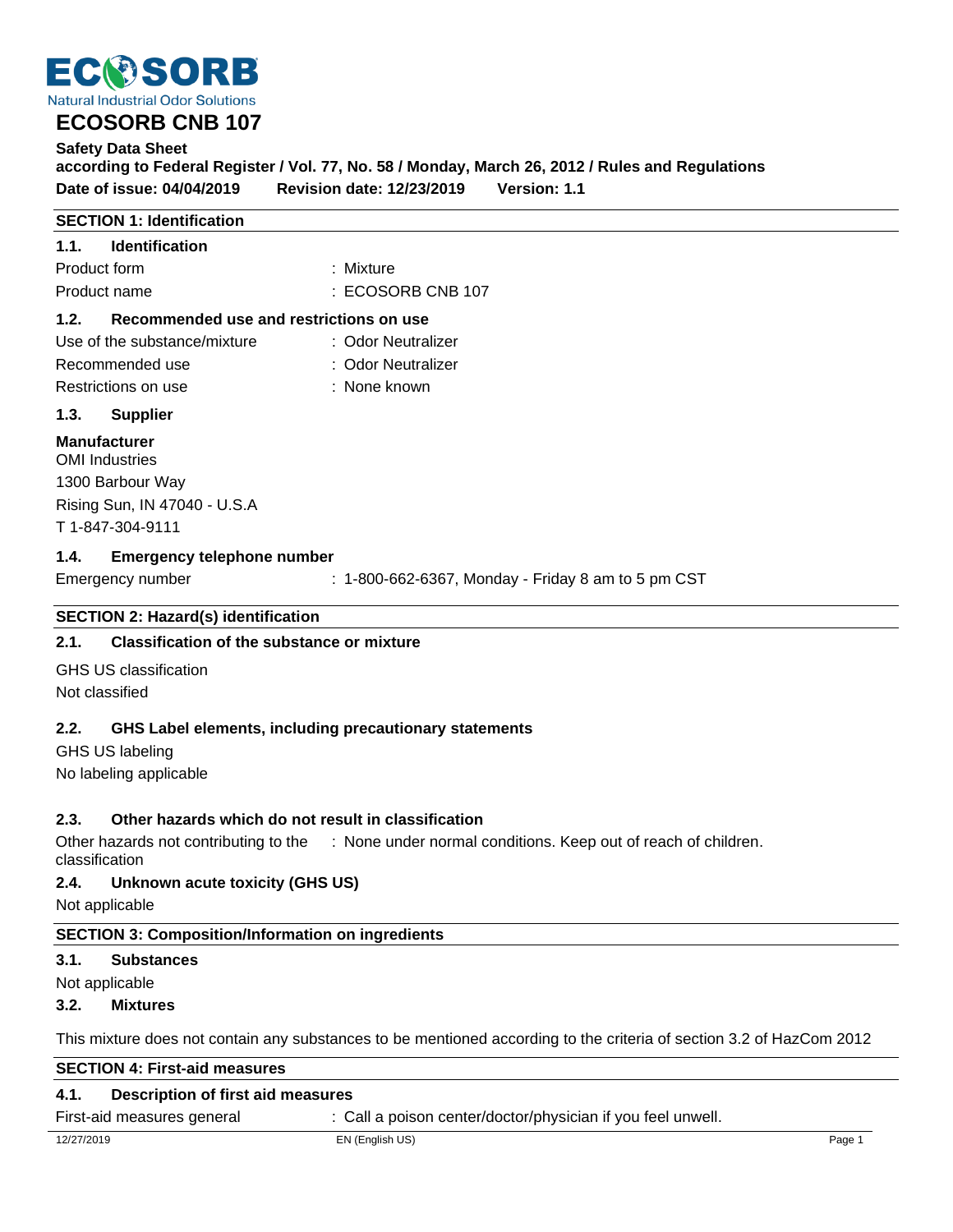# Safety Data Sheet

according to Federal Register / Vol. 77, No. 58 / Monday, March 26, 2012 / Rules and Regulations

| First-aid measures after inhalation                    | : Move to fresh air if necessary.                               |
|--------------------------------------------------------|-----------------------------------------------------------------|
| First-aid measures after skin contact                  | : Wash skin with plenty of water.                               |
| First-aid measures after eye contact                   | : Rinse eyes with water as a precaution.                        |
| First-aid measures after ingestion                     | : Call a poison center/doctor/physician if you feel unwell.     |
| 4.2.                                                   | Most important symptoms and effects (acute and delayed)         |
| Potential Adverse human health<br>effects and symptoms | : No other effects known.                                       |
| Expected Symptoms/Effects, Acute<br>and Delayed        | : No known effects from this product.                           |
| Symptoms/effects                                       | : None under normal use.                                        |
| Symptoms/effects after inhalation                      | :No effects known.                                              |
| Symptoms/effects after skin contact                    | : No effects known.                                             |
| Symptoms/effects after eye contact                     | : No effects known.                                             |
| Symptoms/effects after ingestion                       | : No effects known.                                             |
| Symptoms/effects upon intravenous<br>administration    | : No other effects known.                                       |
| 4.3.                                                   | Immediate medical attention and special treatment, if necessary |

Treat symptomatically.

| <b>SECTION 5: Fire-fighting measures</b>                                    |                                                                                                                                                                   |  |
|-----------------------------------------------------------------------------|-------------------------------------------------------------------------------------------------------------------------------------------------------------------|--|
| Suitable (and unsuitable) extinguishing media<br>5.1.                       |                                                                                                                                                                   |  |
| Suitable extinguishing media                                                | : Dry powder. Foam. Carbon dioxide.                                                                                                                               |  |
| Unsuitable extinguishing media                                              | : No unsuitable extinguishing media known.                                                                                                                        |  |
| Specific hazards arising from the chemical<br>5.2.                          |                                                                                                                                                                   |  |
| Fire hazard                                                                 | : Not flammable.                                                                                                                                                  |  |
| 5.3.                                                                        | Special protective equipment and precautions for fire-fighters                                                                                                    |  |
| Firefighting instructions                                                   | : Cool tanks/drums with water spray/remove them into safety.                                                                                                      |  |
| Protection during firefighting                                              | : Do not attempt to take action without suitable protective equipment. Self-<br>contained breathing apparatus. Complete protective clothing.                      |  |
| <b>SECTION 6: Accidental release measures</b>                               |                                                                                                                                                                   |  |
| Personal precautions, protective equipment and emergency procedures<br>6.1. |                                                                                                                                                                   |  |
| General measures                                                            | : Stop leak if safe to do so.                                                                                                                                     |  |
| 6.1.1. For non-emergency personnel                                          |                                                                                                                                                                   |  |
| Protective equipment                                                        | : Gloves and safety glasses recommended.                                                                                                                          |  |
| <b>Emergency procedures</b>                                                 | : Ventilate spillage area.                                                                                                                                        |  |
| 6.1.2. For emergency responders                                             |                                                                                                                                                                   |  |
| Protective equipment                                                        | : Do not attempt to take action without suitable protective equipment. For<br>further information refer to section 8: "Exposure controls/personal<br>protection". |  |

## **6.2. Environmental precautions**

Avoid release to the environment. Prevent liquid from entering sewers, watercourses, underground or low areas.

## **6.3. Methods and material for containment and cleaning up**

For containment : Collect spillage.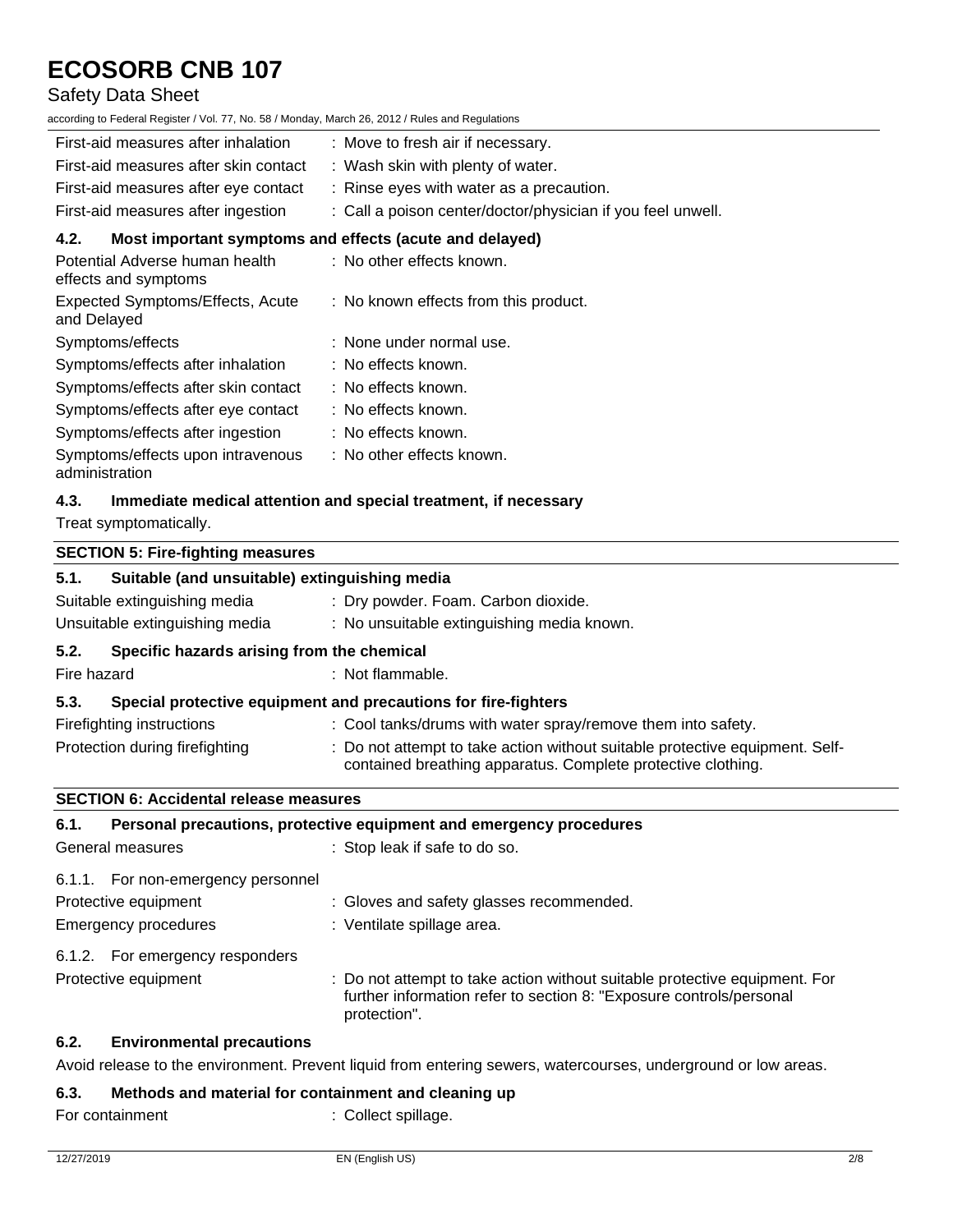Safety Data Sheet

| according to Federal Register / Vol. 77, No. 58 / Monday, March 26, 2012 / Rules and Regulations |                                                                                                                      |
|--------------------------------------------------------------------------------------------------|----------------------------------------------------------------------------------------------------------------------|
| Methods for cleaning up                                                                          | : Take up liquid spill into absorbent material.                                                                      |
| Other information                                                                                | : Dispose of materials or solid residues at an authorized site.                                                      |
| 6.4.<br>Reference to other sections                                                              |                                                                                                                      |
| protection".                                                                                     | For further information refer to section 13. For further information refer to section 8: "Exposure controls/personal |
| <b>SECTION 7: Handling and storage</b>                                                           |                                                                                                                      |
| 7.1.<br><b>Precautions for safe handling</b>                                                     |                                                                                                                      |
| Precautions for safe handling                                                                    | : Ensure good ventilation of the work station. Wear personal protective<br>equipment.                                |
| Hygiene measures                                                                                 | : Do not eat, drink or smoke when using this product. Always wash hands<br>after handling the product.               |
| 7.2.                                                                                             | Conditions for safe storage, including any incompatibilities                                                         |
| <b>Technical measures</b>                                                                        | : Does not require any specific or particular technical measures.                                                    |
| Storage conditions                                                                               | : Store in a well-ventilated place. Keep cool.                                                                       |
| Incompatible products                                                                            | : Oxidizing agent. Strong acids.                                                                                     |
| Incompatible materials                                                                           | : Keep away from strong acids and strong oxidizers.                                                                  |
| Storage temperature                                                                              | : $4 - 29$ °C $40$ °F and 85°F Allowing product to freeze may cause layering.                                        |
| Heat-ignition                                                                                    | : KEEP SUBSTANCE AWAY FROM: heat sources. ignition sources.                                                          |
| Information on mixed storage                                                                     | : KEEP SUBSTANCE AWAY FROM: (strong) acids. oxidizing agents.                                                        |
| Storage area                                                                                     | : Keep container in a well-ventilated place. Store in a cool area. Keep out of                                       |

direct sunlight. Store in a well-ventilated place.

Special rules on packaging : Keep only in original container.

## **SECTION 8: Exposure controls/personal protection**

## **8.1. Control parameters**

No additional information available

# **8.2. Appropriate engineering controls**

| Appropriate engineering controls | : Ensure good ventilation of the work station. |
|----------------------------------|------------------------------------------------|
| Environmental exposure controls  | : Avoid release to the environment.            |

## **8.3. Individual protection measures/Personal protective equipment**

## **Personal protective equipment:**

Gloves and safety glasses recommended.

## **Hand protection:**

Protective gloves. Recommended

#### **Eye protection:**

Safety glasses. Recommended

#### **Skin and body protection:**

None under normal use

## **Respiratory protection:**

Respiratory protection not required in normal conditions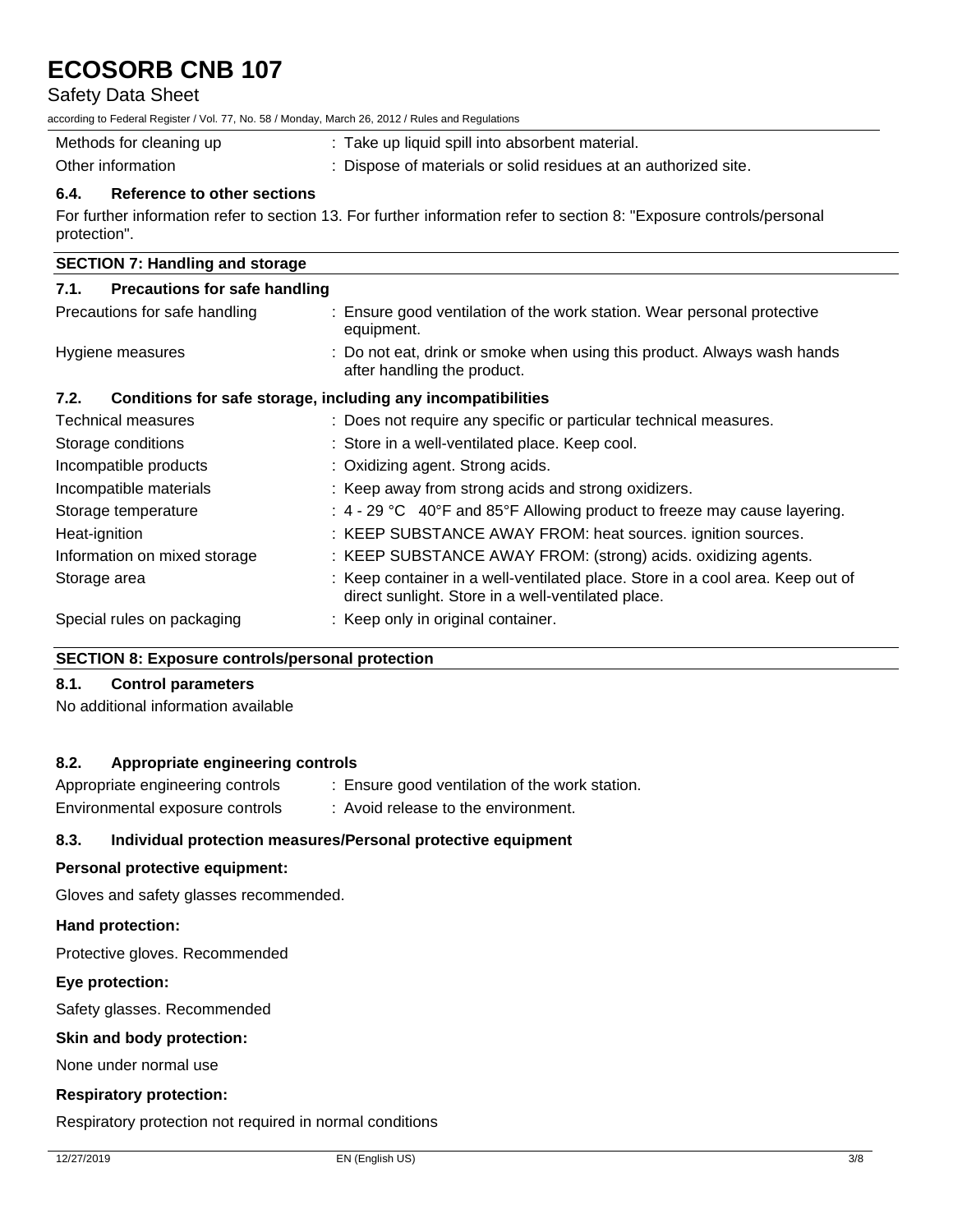## Safety Data Sheet

according to Federal Register / Vol. 77, No. 58 / Monday, March 26, 2012 / Rules and Regulations

#### **Thermal hazard protection:**

Not applicable.

#### **Other information:**

Do not eat, drink or smoke during use.

## **SECTION 9: Physical and chemical properties**

| Information on basic physical and chemical properties<br>9.1. |                      |
|---------------------------------------------------------------|----------------------|
| Physical state                                                | : Liquid             |
| Appearance                                                    | : White liquid.      |
| Color                                                         | White                |
| Odor                                                          | Characteristic odour |
| Odor threshold                                                | : No data available  |
| рH                                                            | $: 5 - 8.5$          |
| Melting point                                                 | : Not applicable     |
| Freezing point                                                | : No data available  |
| Boiling point                                                 | : ≈99 °C             |
| Flash point                                                   | : No data available  |
| Relative evaporation rate (butyl<br>acetate=1)                | : No data available  |
| Flammability (solid, gas)                                     | : Not applicable.    |
| Vapor pressure                                                | : No data available  |
| Relative vapor density at 20 °C                               | : No data available  |
| Relative density                                              | : $\approx 0.99$     |
| Solubility                                                    | Soluble in water.    |
| Partition coefficient n-octanol/water                         | : No data available  |
| Auto-ignition temperature                                     | No data available    |
| Decomposition temperature                                     | No data available    |
| Viscosity, kinematic                                          | : ≈ 1.1 cSt          |
| Viscosity, dynamic                                            | : No data available  |
| <b>Explosion limits</b>                                       | : No data available  |
| <b>Explosive properties</b><br>: No data available            |                      |
| Oxidizing properties<br>: No data available                   |                      |
| <b>Other information</b><br>9.2.                              |                      |

No additional information available

## **SECTION 10: Stability and reactivity**

# **10.1. Reactivity**

The product is non-reactive under normal conditions of use, storage and transport.

# **10.2. Chemical stability**

Stable under normal conditions.

## **10.3. Possibility of hazardous reactions**

No dangerous reactions known under normal conditions of use.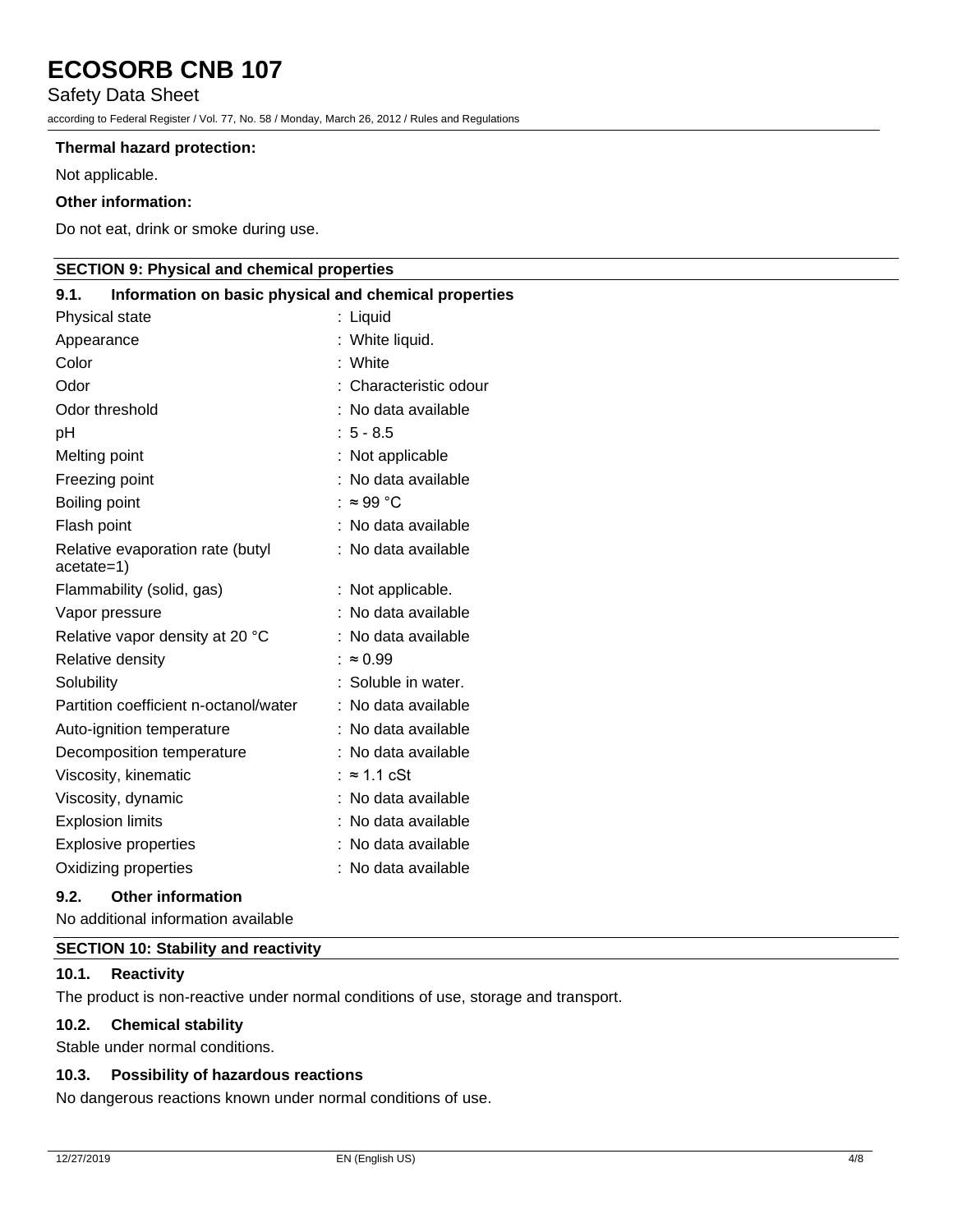Safety Data Sheet

according to Federal Register / Vol. 77, No. 58 / Monday, March 26, 2012 / Rules and Regulations

## **10.4. Conditions to avoid**

None under recommended storage and handling conditions (see section 7).

## **10.5. Incompatible materials**

Oxidizing agent. Strong acids.

## **10.6. Hazardous decomposition products**

Under normal conditions of storage and use, hazardous decomposition products should not be produced.

## **SECTION 11: Toxicological information**

| 11.1.<br>Information on toxicological effects          |                                       |
|--------------------------------------------------------|---------------------------------------|
| Acute toxicity (oral)                                  | : Not classified                      |
| Acute toxicity (dermal)                                | Not classified                        |
| Acute toxicity (inhalation)                            | : Not classified                      |
| Skin corrosion/irritation                              | : Not classified<br>pH: 5 - 8.5       |
| Serious eye damage/irritation                          | : Not classified<br>pH: 5 - 8.5       |
| Respiratory or skin sensitization                      | : Not classified.                     |
| Germ cell mutagenicity                                 | : Not classified                      |
| Carcinogenicity                                        | Not classified                        |
| Reproductive toxicity                                  | Not classified                        |
| STOT-single exposure                                   | : Not classified                      |
| STOT-repeated exposure                                 | : Not classified                      |
| Aspiration hazard                                      | : Not classified                      |
| Viscosity, kinematic                                   | : $\approx$ 1.1 cSt                   |
| Likely routes of exposure                              | : Inhalation. Dermal.                 |
| Potential Adverse human health<br>effects and symptoms | : No other effects known.             |
| Expected Symptoms/Effects, Acute<br>and Delayed        | : No known effects from this product. |
| Symptoms/effects                                       | : None under normal use.              |
| Symptoms/effects after inhalation                      | No effects known.                     |
| Symptoms/effects after skin contact                    | : No effects known.                   |
| Symptoms/effects after eye contact                     | : No effects known.                   |
| Symptoms/effects after ingestion                       | : No effects known.                   |
| Symptoms/effects upon intravenous<br>administration    | : No other effects known.             |

## **SECTION 12: Ecological information**

## **12.1. Toxicity**

Ecology - general : The product is not considered harmful to aquatic organisms or to cause long-term adverse effects in the environment.

## **12.2. Persistence and degradability**

| <b>ECOSORB CNB 107</b>        |                                               |     |
|-------------------------------|-----------------------------------------------|-----|
| Persistence and degradability | Biodegradability in water: no data available. |     |
|                               |                                               |     |
| 12/27/2019                    | EN (English US)                               | 5/8 |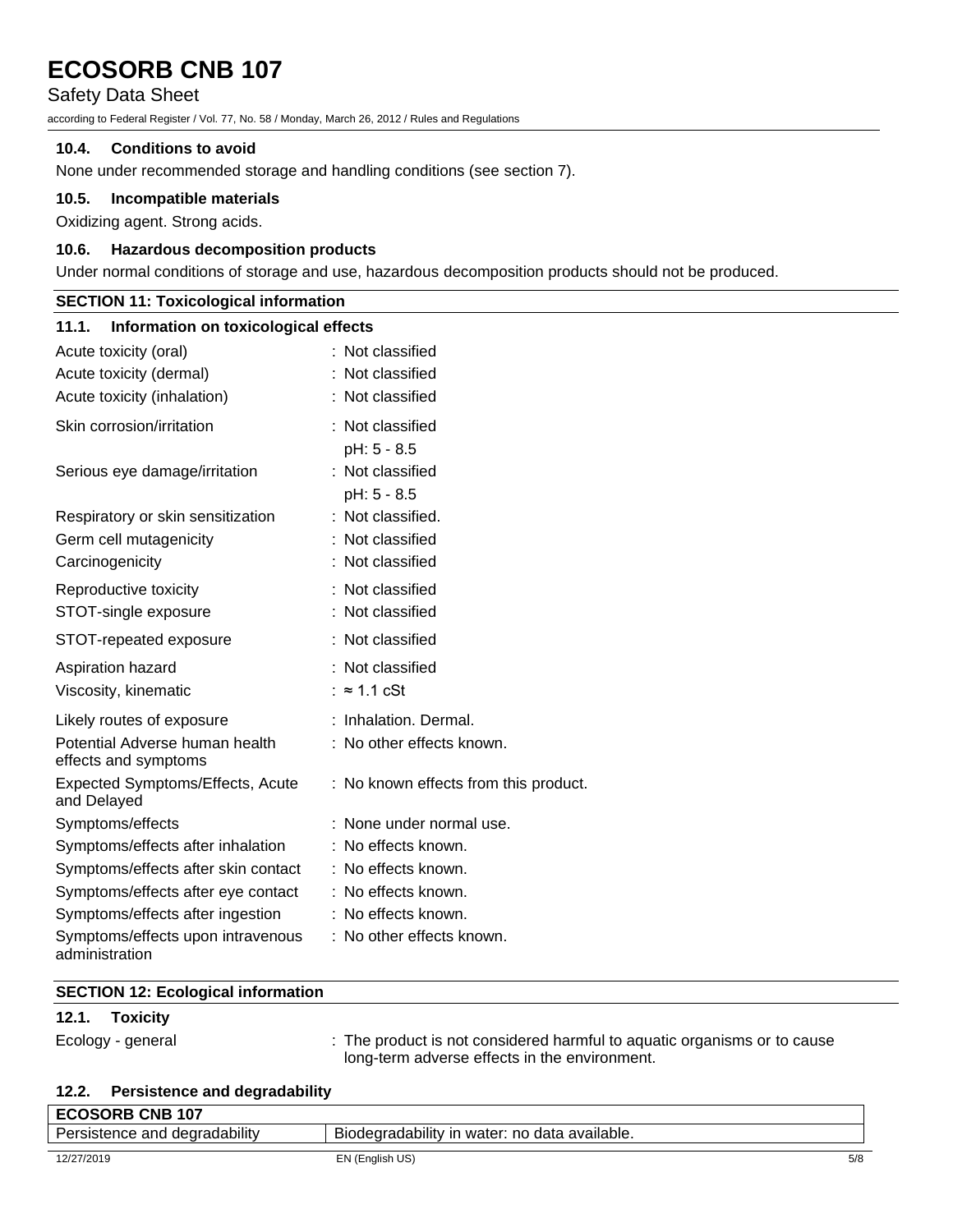## Safety Data Sheet

according to Federal Register / Vol. 77, No. 58 / Monday, March 26, 2012 / Rules and Regulations

| <b>Bioaccumulative potential</b><br>12.3. |                                                                           |
|-------------------------------------------|---------------------------------------------------------------------------|
| <b>ECOSORB CNB 107</b>                    |                                                                           |
| Bioaccumulative potential                 | Not established.                                                          |
| <b>Mobility in soil</b><br>12.4.          |                                                                           |
| <b>ECOSORB CNB 107</b>                    |                                                                           |
| Ecology - soil                            | The product is predicted to have high mobility in soil. Soluble in water. |
| Other adverse effects<br>12.5.            |                                                                           |

No additional information available

| <b>SECTION 13: Disposal considerations</b>    |                                                                                                  |  |
|-----------------------------------------------|--------------------------------------------------------------------------------------------------|--|
| <b>Disposal methods</b><br>13.1.              |                                                                                                  |  |
| Regional legislation (waste)                  | : Disposal must be done according to official regulations.                                       |  |
| Waste treatment methods                       | : Dispose of contents/container in accordance with licensed collector's sorting<br>instructions. |  |
| Sewage disposal recommendations               | : Disposal must be done according to official regulations.                                       |  |
| Product/Packaging disposal<br>recommendations | : Avoid release to the environment.                                                              |  |
| Ecology - waste materials                     | : Avoid release to the environment.                                                              |  |

## **SECTION 14: Transport information**

Department of Transportation (DOT) In accordance with DOT

Not applicable

Transportation of Dangerous Goods

Not applicable

- Transport by sea
- Not applicable

Air transport

Not applicable

## **SECTION 15: Regulatory information**

## **15.1. US Federal regulations**

All components of this product are listed, or excluded from listing, on the United States Environmental Protection Agency Toxic Substances Control Act (TSCA) inventory

## **15.2. International regulations**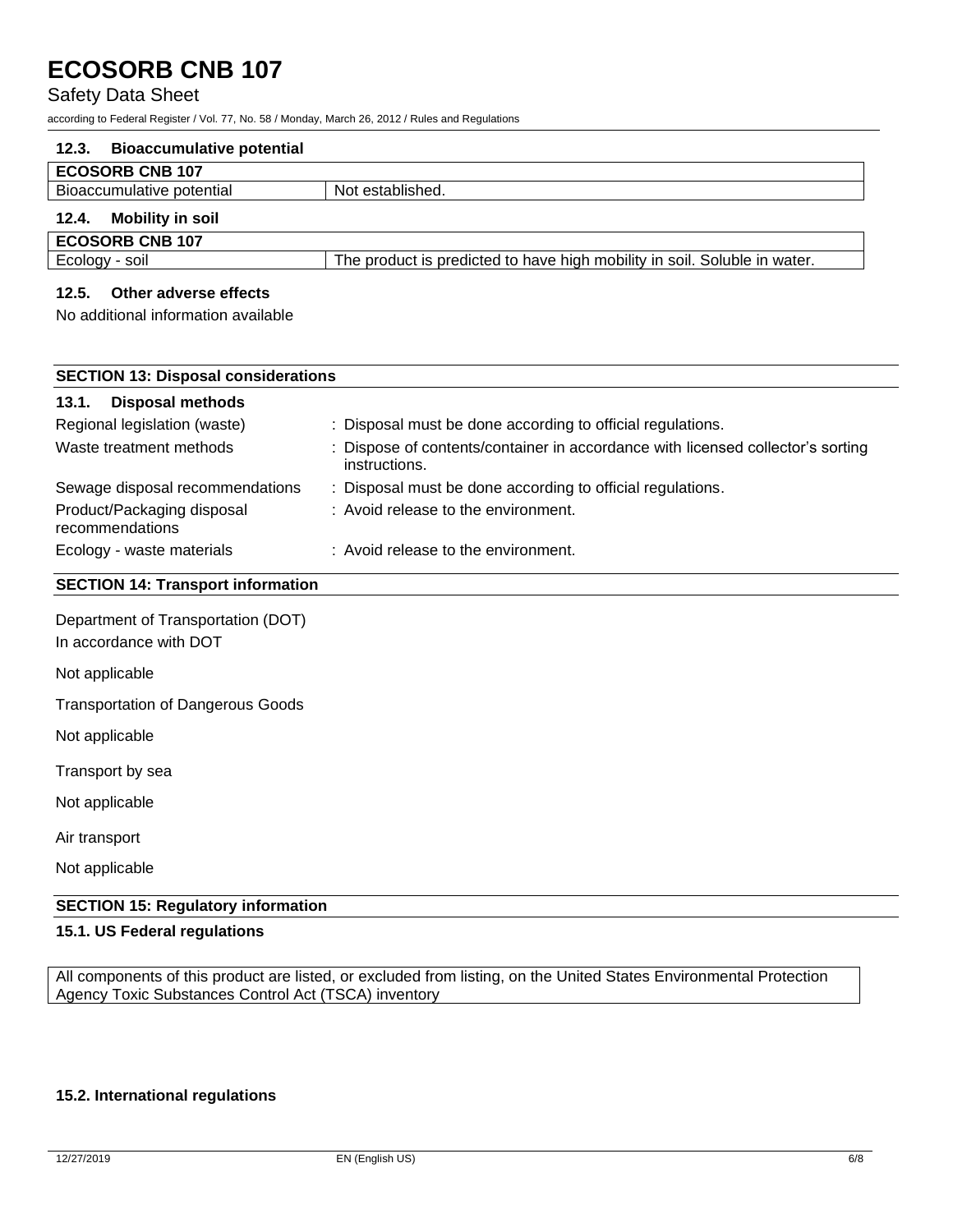## Safety Data Sheet

according to Federal Register / Vol. 77, No. 58 / Monday, March 26, 2012 / Rules and Regulations

#### CANADA

#### **ECOSORB CNB 107**

Listed on the Canadian DSL (Domestic Substances List)

#### EU-Regulations

## **ECOSORB CNB 107**

Listed on the EEC inventory EINECS (European Inventory of Existing Commercial Chemical Substances)

#### National regulations

## **ECOSORB CNB 107**

Listed on the AICS (Australian Inventory of Chemical Substances) Listed on PICCS (Philippines Inventory of Chemicals and Chemical Substances) Listed on NZIoC (New Zealand Inventory of Chemicals) Listed on the Japanese ENCS (Existing & New Chemical Substances) inventory Listed on the Korean ECL (Existing Chemicals List) Listed on INSQ (Mexican National Inventory of Chemical Substances)

#### **15.3. US State regulations**

California Proposition 65 - This product does not contain any substances known to the state of California to cause cancer, developmental and/or reproductive harm

#### **SECTION 16: Other information**

according to Federal Register / Vol. 77, No. 58 / Monday, March 26, 2012 / Rules and Regulations

| <b>Revision date</b> | : 12/23/2019                                                                                          |
|----------------------|-------------------------------------------------------------------------------------------------------|
| Training advice      | : Normal use of this product shall imply use in accordance with the<br>instructions on the packaging. |
| Other information    | : None.                                                                                               |

Abbreviations and acronyms: ATE Acute Toxicity Estimate<br>BCF Bioconcentration factor Bioconcentration factor IATA International Air Transport Association IMDG | International Maritime Dangerous Goods LC50 Median lethal concentration IARC **International Agency for Research on Cancer** OECD Organisation for Economic Co-operation and Development LD50 Median lethal dose SDS Safety Data Sheet STP Sewage treatment plant

| Hazard Rating       |                                                                                                                                                                                           |
|---------------------|-------------------------------------------------------------------------------------------------------------------------------------------------------------------------------------------|
| Health              | : 0 Minimal Hazard - No significant risk to health                                                                                                                                        |
| Flammability        | : 0 Minimal Hazard - Materials that will not burn                                                                                                                                         |
| Physical            | : 0 Minimal Hazard - Materials that are normally stable, even under fire<br>conditions, and will NOT react with water, polymerize, decompose,<br>condense, or self-react. Non-Explosives. |
| Personal protection | ÷В                                                                                                                                                                                        |
|                     | B - Safety glasses, Gloves                                                                                                                                                                |

OMI\_SDS\_US